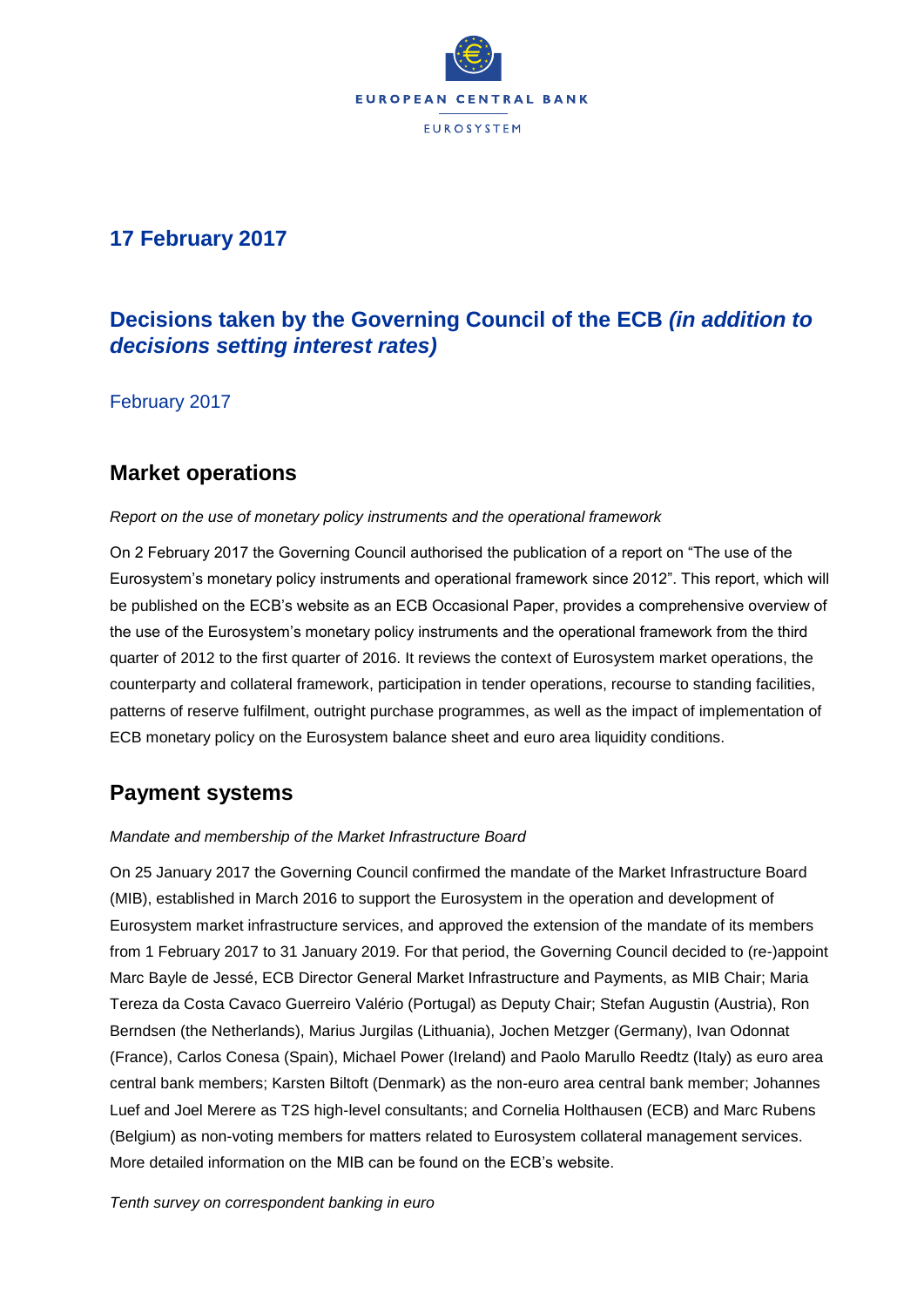On 25 January 2017 the Governing Council authorised the publication of the "Tenth survey on correspondent banking in euro – 2016". The survey confirms that correspondent banking remains an important channel for the processing of payment transactions in euro. Given their relevance for the smooth functioning of payment systems, correspondent banking services have been within the scope of the Eurosystem's oversight activity since the establishment of the ECB. The Governing Council has decided to publish the survey in order to increase the transparency of the Eurosystem's oversight activities with regard to correspondent banking and to share its results with other stakeholders. The survey will shortly be available on the ECB's website.

#### *User assessment of new links between securities settlement systems*

On 2 February 2017 the Governing Council approved two new direct links (from Euroclear Bank to LuxCSD and from Clearstream Banking AG-system to LuxCSD) and one new relayed link (Clearstream Banking AG-CREATION via Clearstream Banking S.A. to LuxCSD) to be used for the collateralisation of Eurosystem credit operations. The full list of eligible direct and relayed links is available on the ECB's website.

### **Advice on legislation**

*ECB Opinion on liquidity support measures, a precautionary recapitalisation and other urgent provisions for the banking sector in Italy*

On 3 February 2017 the Governing Council adopted Opinion CON/2017/1 at the request of the Italian Minister of Economy and Finance.

#### *ECB Opinion on payment accounts in Cyprus*

On 15 February 2017 the Governing Council adopted Opinion CON/2017/2 at the request of the Cypriot Ministry of Finance.

# **Statistics**

#### *Update of the Eurosystem non-compliance framework for monetary and financial statistics*

On 26 January 2017 the Governing Council adopted Decision ECB/2017/5 amending Decision ECB/2010/10 on non-compliance with statistical reporting requirements. The non-compliance framework for monetary and financial statistics supports the process for ensuring that reporting agents comply with their reporting requirements and enables the ECB, if necessary, to impose sanctions for infringements of these requirements. The amendments to the Decision relate to the start of the statistical data collection under Regulation ECB/2014/48 concerning statistics on the money markets as of 1 April 2016, and enhancements of the non-compliance framework for MFI interest rate statistics (MIR). The Decision is available on the ECB's website and will be published in the *Official Journal of the European Union*.